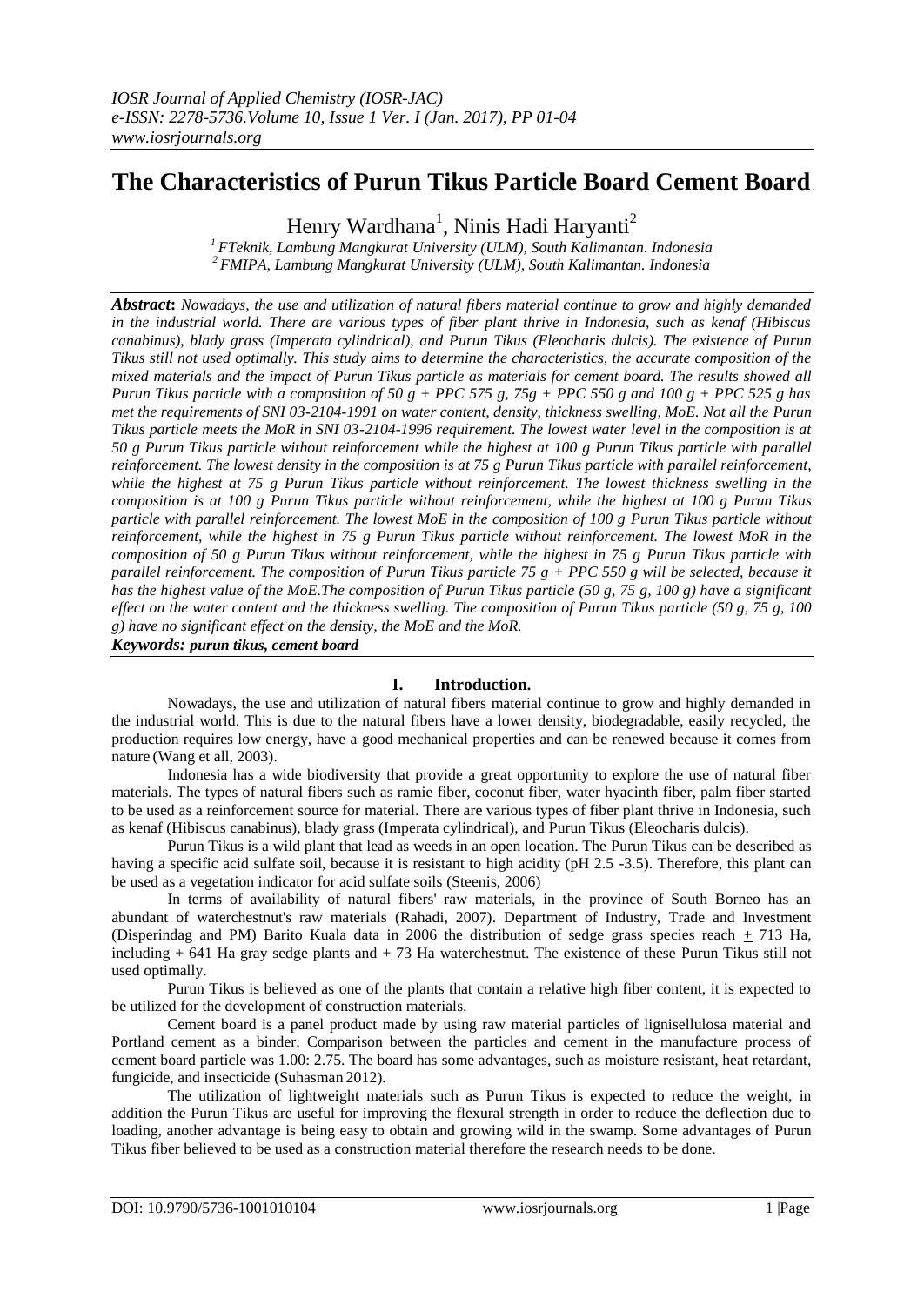## **II. Materials and Methods**

Materials and tools used in the manufacture process of cement board are based on the applicable ISO standards. The materials used are waterchestnut, cement and water. Purun Tikus is cut into particles with a maximum length of 3 cm. The used cement is Pozolan Portland Cement (PPC) from *3 Roda Indocement*, whereas the water used comes from Water Company.

The tool used is Universal Testing Machine (UTM) Gotech brand GT-7001-LC 10 model, the hydraulic cold press machine shown in the figure 3.2, the mold 25 cm x 25 cm x 1 cm, scales, oven and cutter and stirrer area.

This study is a continuation of previous studies. The test results of Purun Tikus characteristics reviewed from the chemical, physical and mechanical properties from previous studies used as the basis in this study (Wardhana *et al*, 2015)

 Purun Tikus that is used in this study as particles with the material composition (factor A) is given reinforcement shape (factor B). Factor A (materials composition), consists three levels of factors: A1 = 50 g Purun Tikus+ 575 g PPC, A2 = 75 g Purun Tikus+ 550 g PPC, A3 = 100 g Purun Tikus+ 525 g PPC and factor B (form reinforcement), consists:  $B1 =$  without reinforcement and  $B2 =$  parallel reinforcement.

### **III. Results And Discussions**

Based on the treatments given, it obtained water content, density, thickness swelling, MoE and MoR as follows:

| <b>Table 1.</b> Water Content Test Results (70) Centent Board Farticles |            |                 |       |       |                  |  |  |
|-------------------------------------------------------------------------|------------|-----------------|-------|-------|------------------|--|--|
| <b>Factor B</b>                                                         |            | <b>Factor A</b> |       |       | SNI 03-2104-1991 |  |  |
|                                                                         | Repetition | Α1              | Λ2    | Α3    |                  |  |  |
| <b>B1</b>                                                               | 1          | 3,35            | 4,96  | 5,40  |                  |  |  |
|                                                                         | 2          | 4,27            | 5,31  | 6,38  |                  |  |  |
|                                                                         | ς          | 3.95            | 5,12  | 5,89  |                  |  |  |
|                                                                         | Total      | 11,57           | 15,39 | 17,67 |                  |  |  |
|                                                                         | Average    | 3.86            | 5,13  | 5,89  | Maximum 14%      |  |  |
| <b>B2</b>                                                               | 1          | 4.70            | 5,59  | 6,77  |                  |  |  |
|                                                                         | 2          | 5.59            | 6.90  | 7.41  |                  |  |  |
|                                                                         | ς          | 5.54            | 6.75  | 7,17  |                  |  |  |
|                                                                         | Total      | 15,83           | 19,24 | 21,35 |                  |  |  |
|                                                                         | Average    | 5,28            | 6.41  | 7,12  | Maximum 14%      |  |  |

**Table 1**. Water Content Test Results (%) Cement Board Particles

All the test materials have met the SNI 03-2104-1991 requirement of water content, which is at maximum of 14%. The lowest water content is the A1B1 test (3.86%), which is Purun Tikus particle 50 g + PPC 575 g without reinforcement and the highest is in the A3B2 test (7.12%), which is Purun Tikus particle 100 g + PPC 525 g with parallel reinforcement.

Based on statistical analysis, three cement board material composition of Purun Tikus give a significant effect on water content.

Based on Duncan analysis, the composition of Purun Tikus particle 50  $g$  + PPC 575 g is significantly different from the composition of Purun Tikus particle 75  $g$  + PPC 550 g toward water content, it also significantly different from composition of Purun Tikus particle 100 g + PPC 525 g.

| <b>Factor B</b> | Repetition | <b>Tuble 2.</b> Density Test Results $\{R_{\mu}\}\$ can feel bound I write<br><b>Factor A</b> | SNI 03-2104-1991 |      |              |
|-----------------|------------|-----------------------------------------------------------------------------------------------|------------------|------|--------------|
|                 |            | Α1                                                                                            | Λ2               | Λ3   |              |
| <b>B1</b>       |            | 0,83                                                                                          | 0,93             | 0,75 |              |
|                 | 2          | 0,82                                                                                          | 0,94             | 0,84 |              |
|                 | 3          | 0,82                                                                                          | 0,91             | 0,81 |              |
|                 | Total      | 2,47                                                                                          | 2,78             | 2,40 |              |
|                 | Average    | 0,82                                                                                          | 0,93             | 0,80 | Minimum 0,57 |
| <b>B2</b>       |            | 0,74                                                                                          | 0,72             | 0,72 |              |
|                 | 2          | 0,90                                                                                          | 0,83             | 0,88 |              |
|                 | 3          | 0,81                                                                                          | 0,79             | 0,76 |              |
|                 | Jumlah     | 2,45                                                                                          | 2,34             | 2,36 |              |
|                 | Rerata     | 0,82                                                                                          | 0,78             | 0,79 | Minimum 0,57 |

| <b>Table 2.</b> Density Test Results ( $kg / cm3$ ) Cement Board Particle |  |  |
|---------------------------------------------------------------------------|--|--|
|                                                                           |  |  |

All the test materials have met the requirement SNI 03-2104-1991 of density, which is at minimum of 0.57 g / cm<sup>3</sup>. The lowest density in A2B2 test (0.78 g / cm<sup>3</sup>) which is Purun Tikus particle 75 g + PPC 550 g with parallel reinforcement and the highest is in the A2B1 test (0.93 g / cm<sup>3</sup>) which is Purun Tikus particle 75 g + PPC 550 g without reinforcement.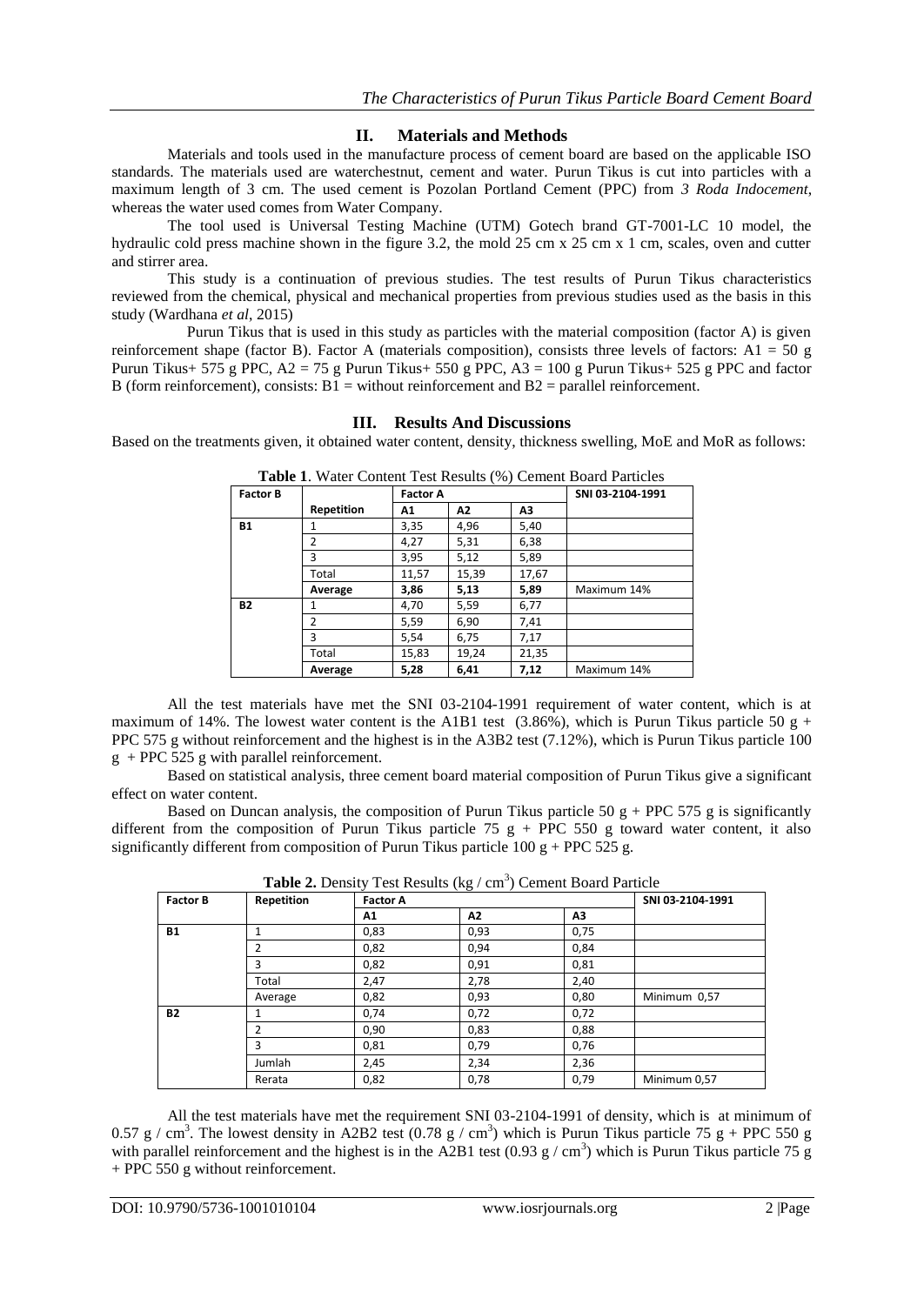Based on statistical analysis, three material composition of Purun Tikus give no significant effect on the density.

Based on Duncan analysis, the composition of Purun Tikus particle 50  $g + PPC$  575 g is not significantly different from Purun Tikus particle 100  $g + PPC 525 g$  toward density, it also not significantly different from the composition of Purun Tikus 75  $g$  + PPC 550 g.

| <b>Factor B</b> |                | <b>Factor A</b> |      |      | SNI 03-2104-1991 |
|-----------------|----------------|-----------------|------|------|------------------|
|                 | Repetition     | A1              | Α2   | Λ3   |                  |
| <b>B1</b>       |                | 0,91            | 0,43 | 0,42 |                  |
|                 | $\overline{2}$ | 0,95            | 1,00 | 0,43 |                  |
|                 | 3              | 0,89            | 0,87 | 0,46 |                  |
|                 | Total          | 2,75            | 2,30 | 1,31 |                  |
|                 | Average        | 0,92            | 0,77 | 0,44 | Maximum 12%      |
| <b>B2</b>       | 1              | 1,34            | 0,43 | 1,64 |                  |
|                 | $\mathfrak{p}$ | 0.43            | 0,43 | 1,69 |                  |
|                 | 3              | 0,98            | 0,51 | 1,64 |                  |
|                 | Total          | 2,75            | 1,37 | 4,97 |                  |
|                 | Average        | 0,92            | 0,46 | 1,66 | Maximum 12%      |

**Table 3.** Thickness Swelling Test Results (%) Cement Board Particle

All test materials have met the SNI 03-2104-1991 requirement of thickness swelling, which is maximum of 12%. The lowest thickness swelling value is in the A3B1 test (0.44%), which is Purun Tikus particle 100 g + PPC 525 g without reinforcement and the highest is in the A3B2 test (1.66%), which is Purun Tikus particle  $100 g + PPC 525 g$  parallel reinforcement.

Based on statistical analysis, three material composition of Purun Tikus give a significant influence on the thickness swelling.

Based on Duncan analysis, composition of Purun Tikus particle 75 g + PPC 550 g is significantly different from the composition of Purun Tikus particle 50  $g + PPC$  575 g and it is significant different from composition of Purun Tikus particle 100 g + PPC 525 g toward thickness swelling.

| <b>Lable 4.</b> MOL Test Results (Kg / CIII ) Centent Doard Farticle |            |                 |                  |                |  |  |  |
|----------------------------------------------------------------------|------------|-----------------|------------------|----------------|--|--|--|
| <b>Factor B</b>                                                      |            | <b>Factor A</b> | SNI 03-2104-1991 |                |  |  |  |
|                                                                      | Repetition | Α1              | A2               | A <sub>3</sub> |  |  |  |
| <b>B1</b>                                                            |            |                 | 7861,20          |                |  |  |  |
|                                                                      | 2          |                 | 4345,09          | 3608,45        |  |  |  |
|                                                                      | 3          |                 |                  | 5005,67        |  |  |  |
|                                                                      | Total      |                 | 12206,29         | 8614,12        |  |  |  |
|                                                                      | Average    |                 | 6103,14          | 4307,06        |  |  |  |
| <b>B2</b>                                                            |            |                 | 5889,03          |                |  |  |  |
|                                                                      | 2          | 6074,83         | 5619,71          | 5954,54        |  |  |  |
|                                                                      | 3          | 5476,78         |                  |                |  |  |  |
|                                                                      | Total      | 11551,61        | 11508,74         | 5954,54        |  |  |  |
|                                                                      | Average    | 5770,80         | 5754,37          | 5954.54        |  |  |  |

Table 4. MoE Test Results (kg / cm<sup>2</sup>) Cement Board Particle

All test materials have met the SNI 03-2104-1996 requirement of MoE, which is maximum of 15,000 (kg / cm<sup>2</sup>). The lowest MoE value is in the A3B1 test (4307.06 kg / cm<sup>2</sup>), which is Purun Tikus particle 100 g + PPC 525 g without reinforcement and the highest is in the A2B1 test (6103.14 kg / cm<sup>2</sup>), which is Purun Tikus particle 75 g + PPC 550 g without reinforcement. Based on statistical analysis, three material composition of Purun Tikus give no significant effect on MoE.

Based on Duncan analysis, Each composition was significantly different, which means the composition of Purun Tikus particle 50 g + PPC 575 g, composition of Purun Tikus particle 100 g + PPC 525 g, composition of Purun Tikus particle 75 g + PPC 550 obtained different MoE value.

The material composition of Purun Tikus particle 75 g + PPC 550 g will be selected, because it has the highest MoE value.

| <b>Factor B</b> |            | <b>Factor A</b> |                |      | SNI 03-2104-1991 |
|-----------------|------------|-----------------|----------------|------|------------------|
|                 | Repetition | Α1              | A <sub>2</sub> | A3   |                  |
| <b>B1</b>       |            | 7.08            | 17.33          | 6,35 |                  |
|                 |            | 6,35            | 6.41           | 9,53 |                  |
|                 |            | 6,77            | 13,63          | 8,94 |                  |

Table 5. MoR Test Results (kg / cm<sup>2</sup>) Cement Board Particle